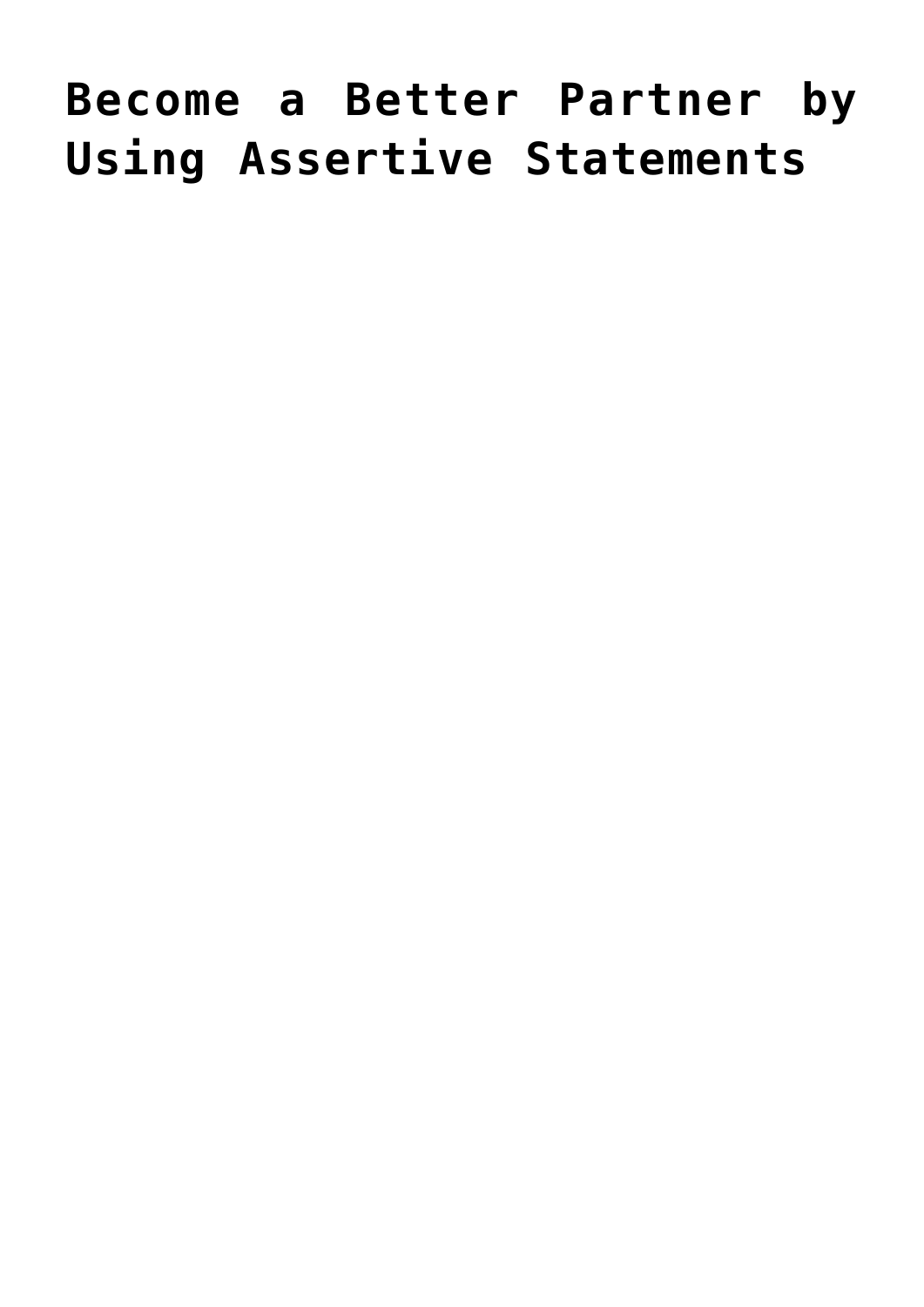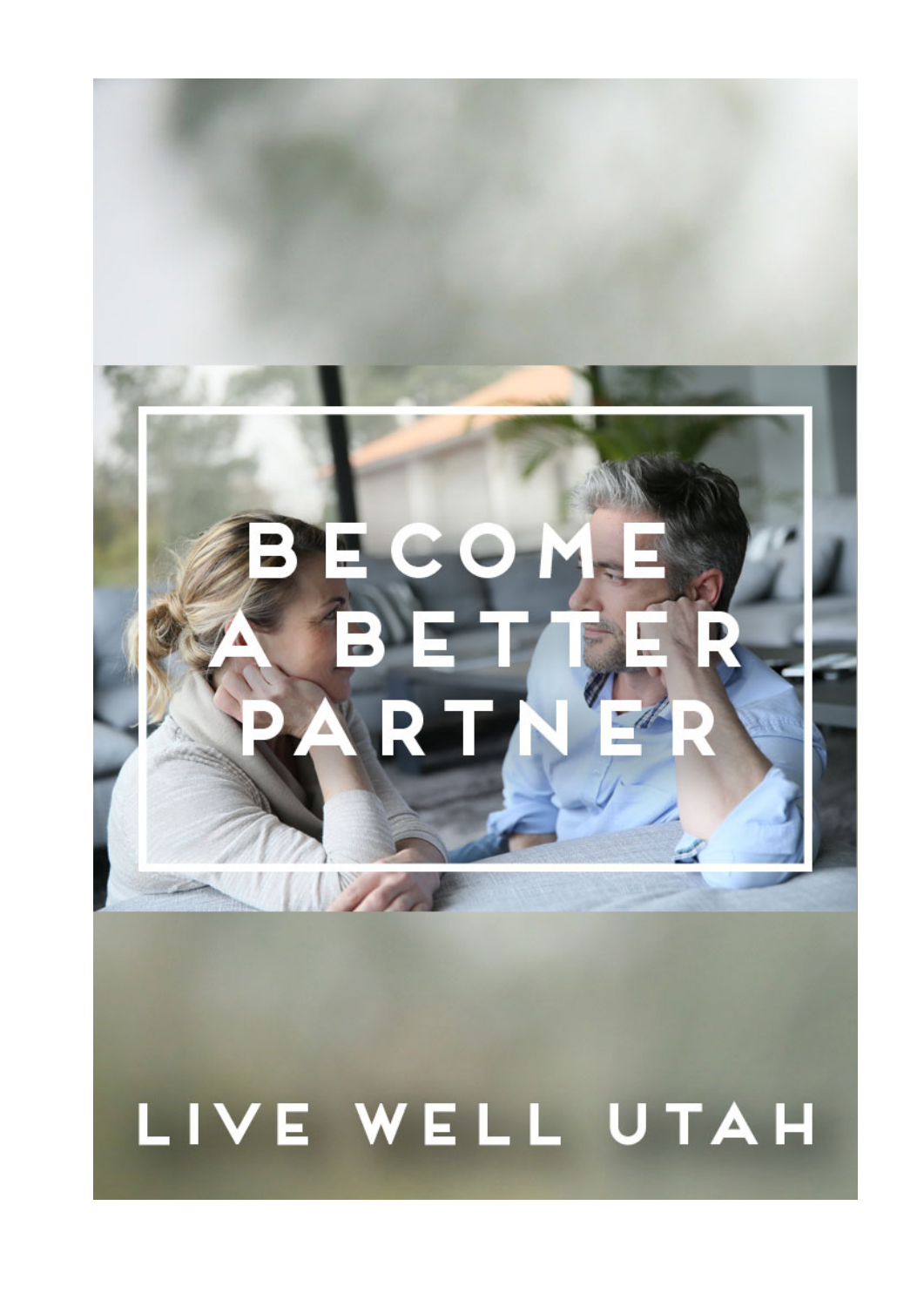*Happy Family Friday! This week learn how to approach conflict in a relationship or marriage.*

It can be hard to approach your partner when there is conflict in a relationship or marriage. Oftentimes, humans err in three ways when there is something difficult to discuss: 1) We become too aggressive, saying things in a harsh tone that we will later regret; 2) We are not assertive enough, shutting down quickly when trying to explain our point of view; or 3) We avoid confrontation entirely because we don't like conflict or feel it won't help. Fall within one of these three categories? Try using assertive statements the next time an issue arises.

## **Assertive Statements**

Assertive statements are loving ways to express a thought, feeling or desire that could create tension or conflict within a relationship; each statement is finished with something you'd like to see changed, such as:

- 1. What I would like from you in our relationship is…
- 2. What I could do for you that would help our relationship is…
- 3. What I would like for you to do more in our relationship is…
- 4. What I would like for us to do differently is…

If you'd like to create your own assertive statements, make sure they identify what you are feeling in the situation and are not accusatory to your partner. Using "I" based assertive statements rather than accusatory "you" statements allows you to acknowledge your feelings in a non-threatening and inoffensive way. This act of less accusation will lead to a more conducive environment for problem solving, which is vital in building happy, healthy relationships.